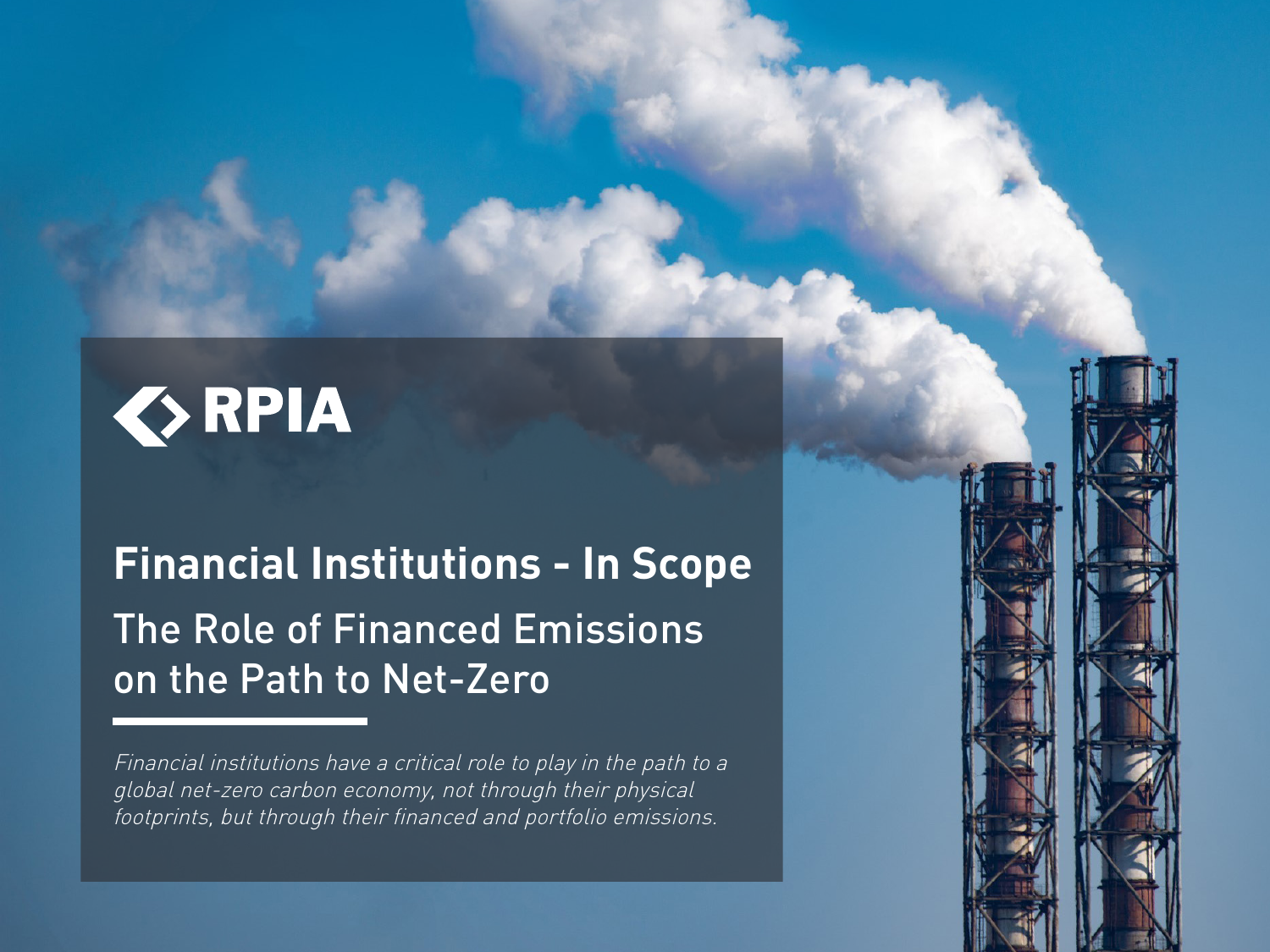As one of the key capital-providing sectors to the global economy, financial institutions have a meaningful role to play in reducing carbon emissions in the coming years. We welcome the progress made in recent years by many financial institutions to achieve net-zero carbon emissions from their own operating infrastructure through a focus on "greening" their real-estate footprints, relying on renewable energy sources and/or carbon offset purchases, among others. However, we believe that the more challenging work lies ahead.

Scope 3, financed emissions - the proportion of the carbon footprint that a financial institution has exposure to through lending, investment, or underwriting activities to each client - represents the largest exposure to carbon emissions for financial companies. A recent study by the Carbon Disclosure Project ("CDP") showed that financed emissions of reporting institutions were ~700 times larger than their operational emissions.1 Reducing Scope 3 emissions is a necessity and represents the largest opportunity for financial institutions to cement their positive impact on improving climate risks in the coming years.

#### **Greenhouse Gas Emissions for Financials, by Scope Type**



1 "The Time to Green Finance" - CDP Financial Services Disclosure Report 2020.

#### Definitions of GHG Scopes

Greenhouse gas emissions are categorized into the following three scopes:

Scope 1: Direct emissions from owned/controlled sources. Example: Emissions from a company's motor vehicle fleet/ property.

Scope 2: Indirect emissions from purchased electricity, steam, heating and cooling. Example: Company purchasing electricity to run their operations.

Scope 3: All other indirect emissions that occur in a company's value chain. **Example:** Emissions that occur from the use of products

sold/financed.

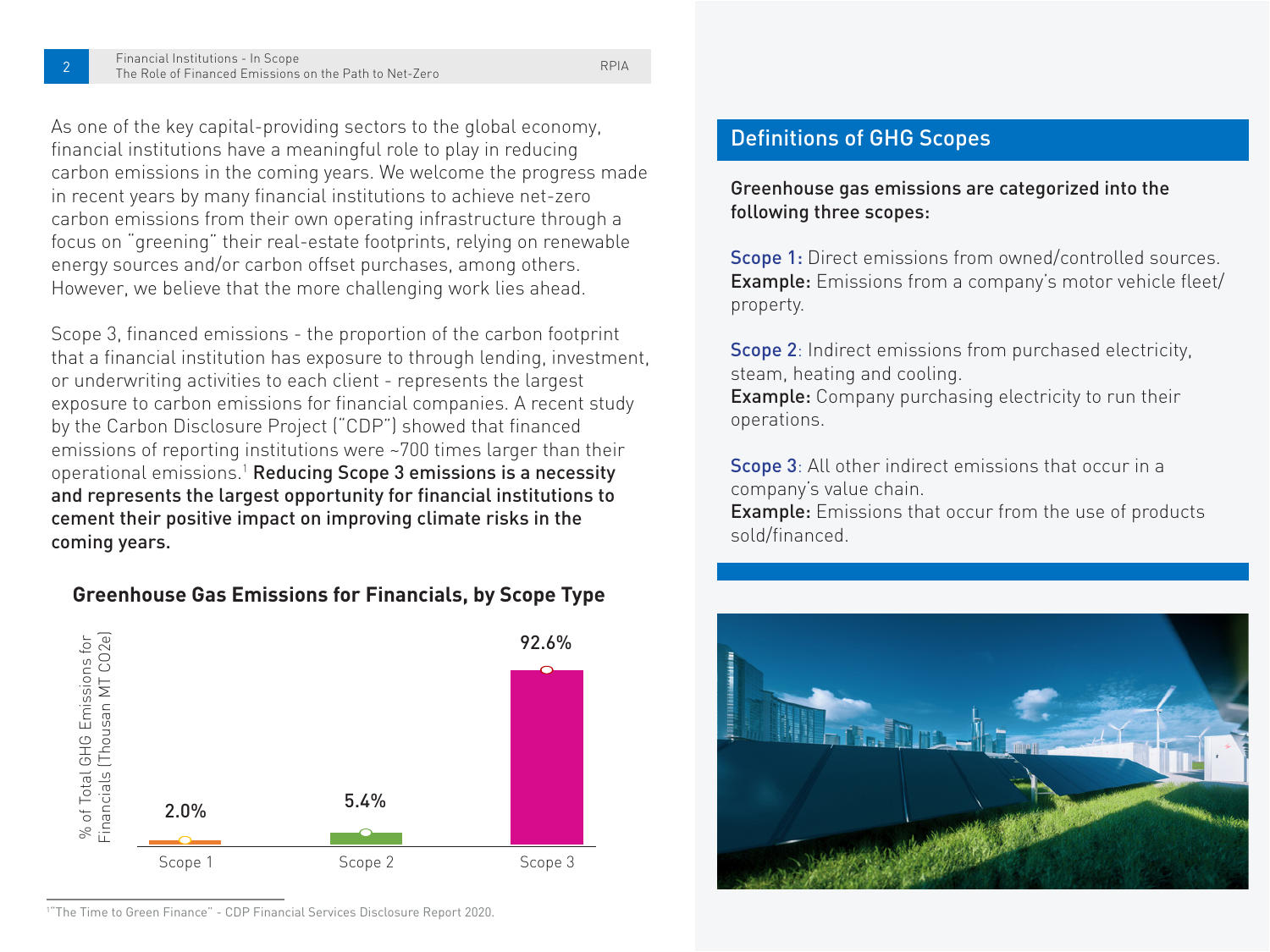Engagement with global financial issuers from various subsectors is essential to improve the measurement and disclosure of existing financed emissions, and establish ambitious targets for reducing these emissions while supporting their clients through the transition.

Our focus on engagement in 2022 is significant given the relative importance of these companies' financed emissions versus their own operational emissions.

Although engagement is seen as an equity investor's domain by some market participants, we firmly believe that fixed-income investors can and should be able to influence management teams on ESG issues. Many of the issuers in the bond markets, including many in the financial institutions' sectors, do not have publicly-traded equity and/or have sizable debt footprints which need to be refinanced regularly. This presents opportunities for our Portfolio Management Team to effect change.

We applaud recent disclosure improvements and target-setting by some companies, but more is needed. For example, of the financial issuers who report into the CDP, only 25% currently measure their financed emissions.

Nevertheless, in conjunction with COP26, we have seen some banking groups commit to decarbonization targets for their financing activities. In our view, targets are most credible when the following key elements are present:

- Methodology consistent with Partnership for Carbon Accounting Financials (PCAF)
- Interim targets included, not just a "net-zero by 2050" commitment
- Industry-specific goals informed by scientific pathways

Several large US and European financial institutions have already published credible reduction goals related to their lending/financing operations. These include in-depth methodologies, interim targets, and a focus on highemitting sectors, where reductions will be impactful for the global economy.

**Auto Manufacturing Sector**

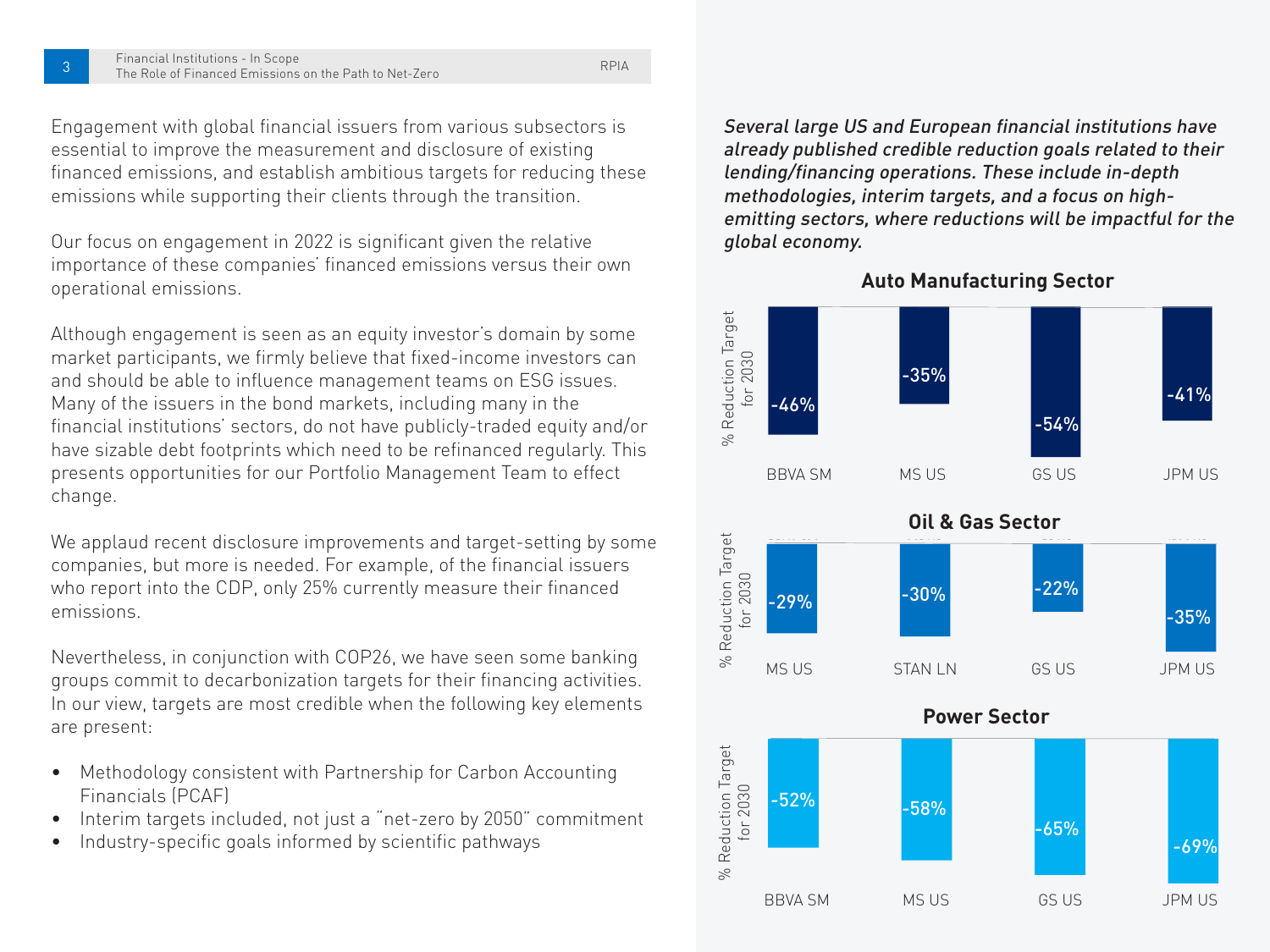In November 2021, Canadian Equitable Bank became the first domestic bank to quantify its Scope 3 emissions at 532,000 tCO2e, the majority of which was generated from their mortgage lending business. Management noted that these results "have underscored the need for better data availability across the industry and have ignited internal conversations on what reductions might be achieved in Scope 3 emissions." We commend management for their leadership in this aspect and look forward to additional disclosure and target-setting from Equitable in the future.



Quantifying, and subsequently reducing, financed emissions will create a virtuous circle where capital providers help transition the decarbonization efforts of their clients and consumers.

Capital markets underpin the global economy, with financial institutions acting as providers and allocators of capital in developed and emerging markets. The providers of financing have a meaningful and outsized role to play in establishing the virtuous circle by advising and enabling their clients to transition their operations to lower-emitting activities and, in turn, reaching their own Scope 3 reduction goals. We believe net-zero financing is a key component of collaboration across capital markets and industries and will continue to focus on this theme in 2022 as a means of adding value to our funds.

# Unique Areas of Focus for RPIA – BDCs and Aircraft Lessors

Aside from the global and regional banking groups, we have identified specific subsectors within financial institutions that we think need to improve disclosure of financed emissions and targets for reducing those where relevant. Many of the issuers in these sectors do not have public equity and offer fixed-income-specific engagement opportunities.

These include:

- **<sup>A</sup>** Business Development Companies, whose disclosure is less comprehensive than many sectors to date and who need to measure the emissions footprint of their underlying private debt/equity portfolios.
- Aircraft Leasing Issuers, whose Scope 3 emissions include the output from their leased aircrafts and whose reduction somewhat relies on upgrading their fleets with more fuel-efficient planes and/or the use of alternative fuels.

We acknowledge that these areas will evolve over the long term, but more progress in standardized disclosure and engagement is needed even in the near term and we have already begun discussions with some companies in these sectors.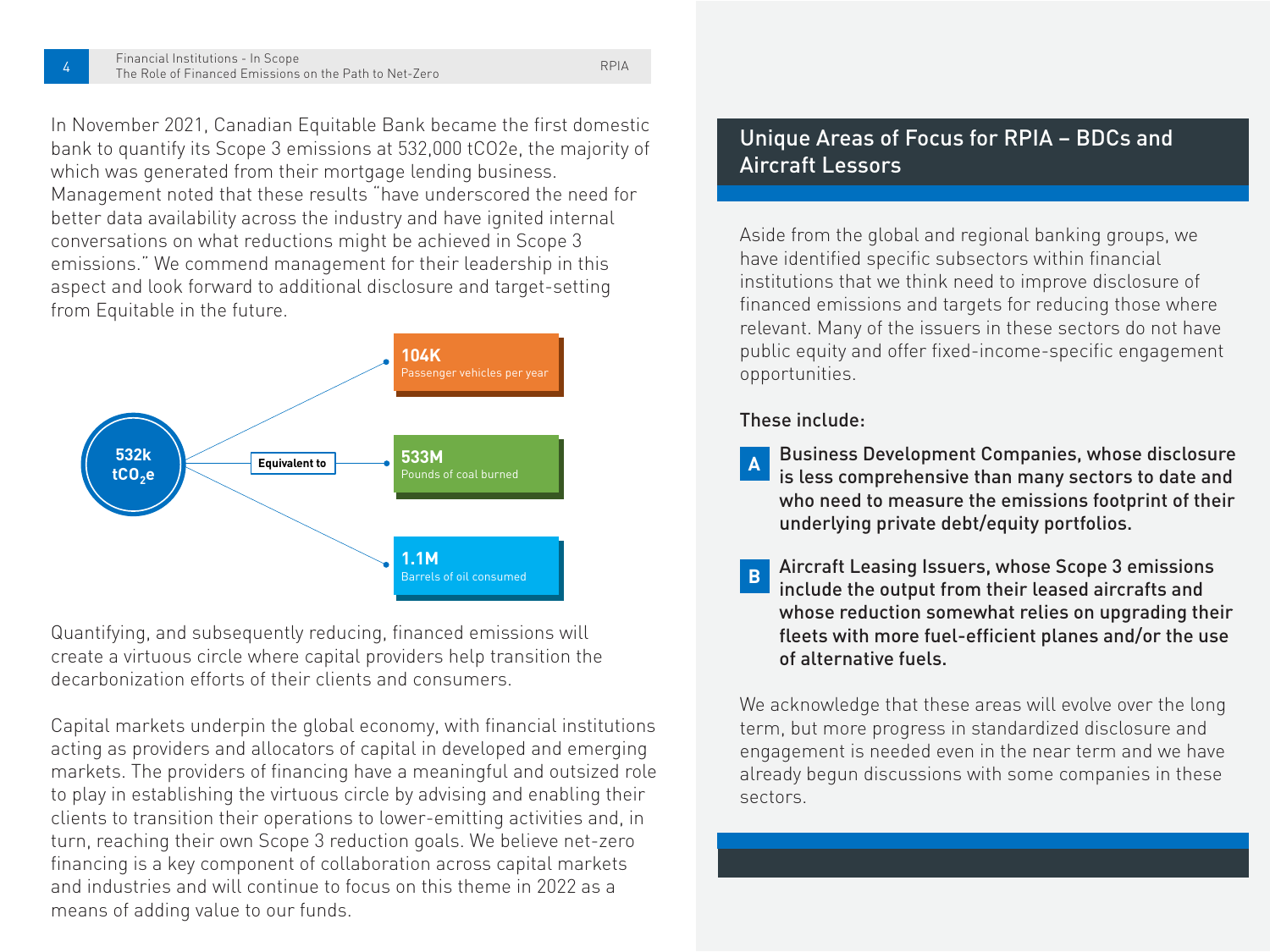# **Credit Research Team**



#### Global Financial Institutions **ESG**

Louise Pitt Brindle Principal, Head of Credit Research



Aaron Young Associate Portfolio Manager

#### Global Non-Financials

Lorne Creighton Portfolio Manager

# NA Telecom, Media, Cable, **Technology**

Arnav Gupta Associate Portfolio Manager

# NA Real Estate, Consumer, Retail

Phillip Dolinar Portfolio Manager

#### NA Transport, Autos, Industrials, Metals & Mining, Basics

Colin Du Associate Portfolio Manager

# NA Energy, Utilities and Power, HY & EM Financial Institutions

Ryan Vaughn Portfolio Manager

#### US & Canadian **Banks**

Vivian Zhao Credit Analyst

NA = North American HY = High-Yield EM = Emerging Markets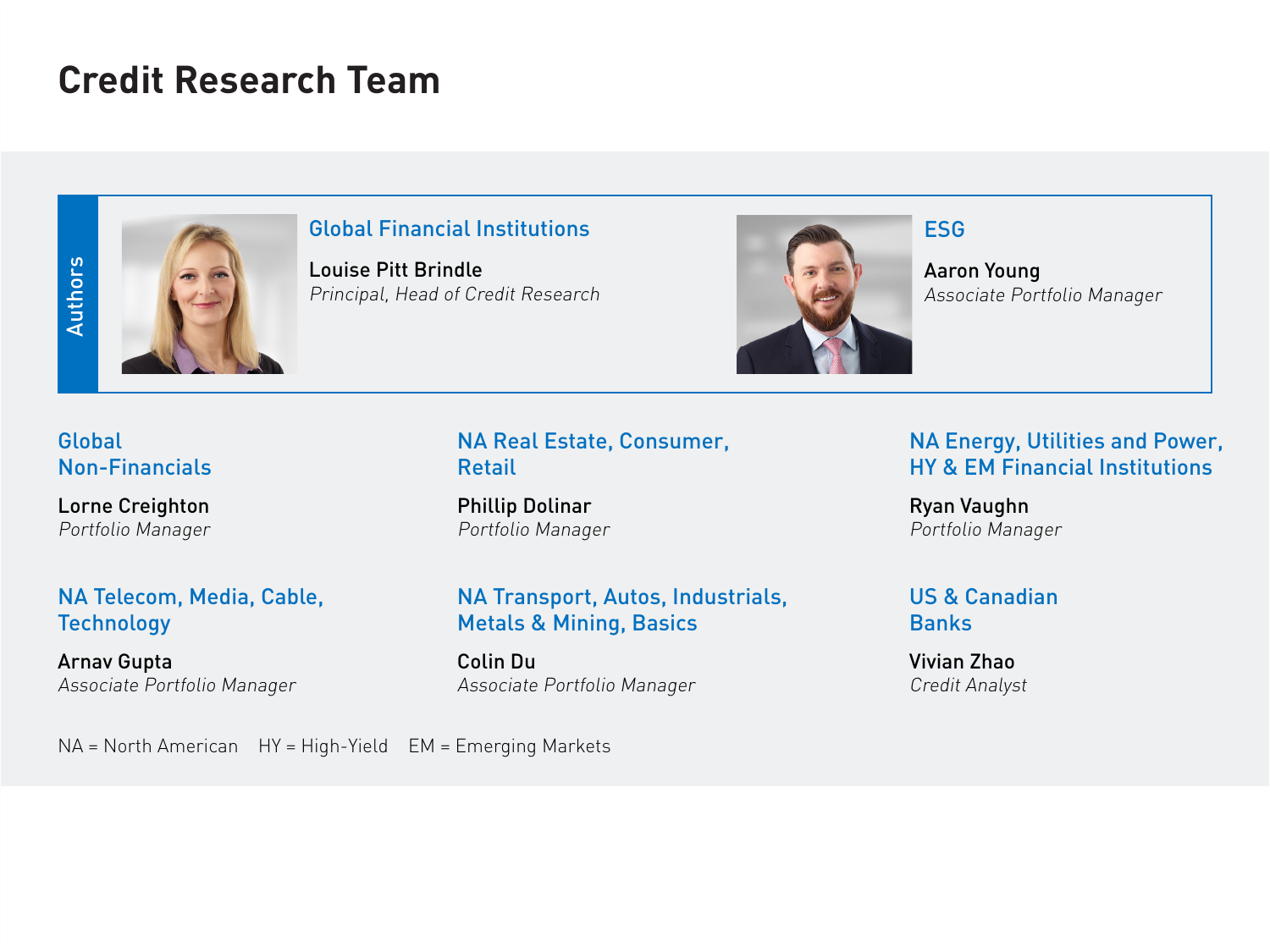# **Important Information**

The information herein is presented by RP Investment Advisors LP ("RPIA") and is for informational purposes only. It does not provide financial, legal, accounting, tax, investment, or other advice and should not be acted or relied upon in that regard without seeking the appropriate professional advice. The information is drawn from sources believed to be reliable, but the accuracy or completeness of the information is not guaranteed, nor in providing it does RPIA assume any responsibility or liability whatsoever. The information provided may be subject to change and RPIA does not undertake any obligation to communicate revisions or updates to the information presented. Unless otherwise stated, the source for all information is RPIA. The information presented does not form the basis of any offer or solicitation for the purchase or sale of securities. Products and services of RPIA are only available in jurisdictions where they may be lawfully offered and to investors who qualify under the applicable regulation. RPIA managed strategies and funds carry the risk of financial loss. Performance is not guaranteed and past performance may not be repeated. "Forward-Looking" statements are based on assumptions made by RPIA regarding its opinion and investment strategies in certain market conditions and are subject to a number of mitigating factors. Economic and market conditions may change, which may materially impact actual future events and as a result RPIA's views, the success of RPIA's intended strategies as well as its actual course of conduct. RPIA's ESG integration into its portfolio management function is subject to varying internal policies, and may be revised as a result of external market and economic factors, as well as strategic internal portfolio management decisions and the investment objectives and strategies of the relevant RPIA managed strategies and funds.